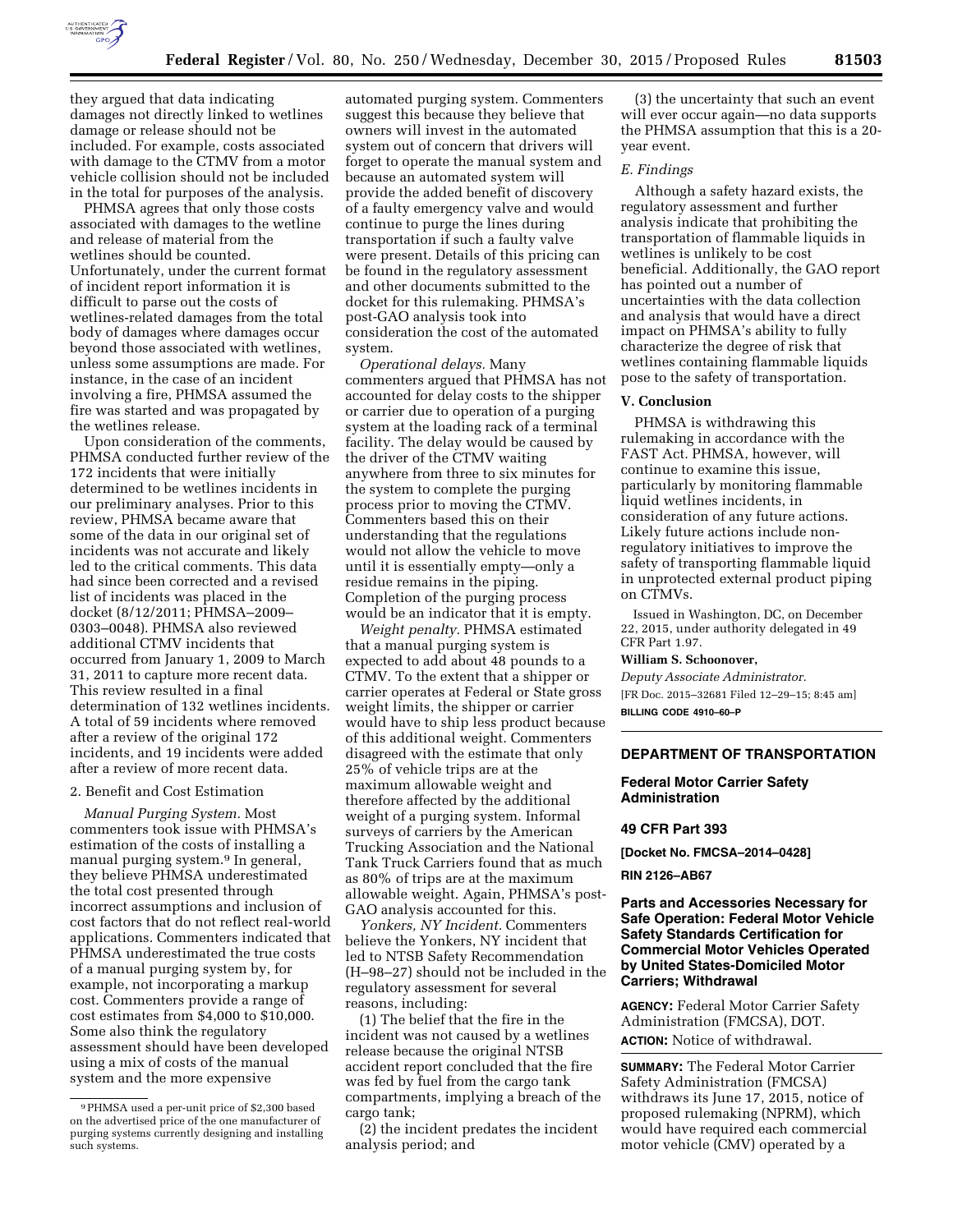United States-domiciled (U.S. domiciled) motor carrier engaged in interstate commerce to display a label applied by the vehicle manufacturer or a U.S. Department of Transportation (DOT) Registered Importer to document the vehicle's compliance with all applicable Federal Motor Vehicle Safety Standards (FMVSSs) in effect as of the date of manufacture. FMCSA withdraws the NPRM because commenters raised substantive issues which have led the Agency to conclude that it would be inappropriate to move forward with a final rule based on the proposal. Because the FMVSSs critical to the operational safety of CMVs are crossreferenced in the Federal Motor Carrier Safety Regulations (FMCSRs), FMCSA has determined that it can most effectively ensure that motor carriers maintain the safety equipment and features provided by the FMVSSs through enforcement of the FMCSRs, making an additional FMVSS certification labeling regulation unnecessary.

**DATES:** The NPRM ''Parts and Accessories Necessary for Safe Operation: Federal Motor Vehicle Safety Standards Certification for Commercial Motor Vehicles Operated by United States-Domiciled Motor Carriers,'' published on June 17, 2015 (80 FR 34588), is withdrawn as of December 30, 2015.

**FOR FURTHER INFORMATION CONTACT:** If you have questions on this Notice of withdrawal, contact Mr. Michael Huntley, Chief, Vehicle and Roadside Operations Division, Office of Policy, Federal Motor Carrier Safety Administration, 1200 New Jersey Avenue SE., Washington, DC 20590– 0001, by telephone at (202) 366–9209 or via email at *[Michael.Huntley@dot.gov.](mailto:Michael.Huntley@dot.gov)*  **SUPPLEMENTARY INFORMATION:** 

# **Background/General Issues Raised During Comment Period**

On June 17, 2015, FMCSA published an NPRM to require motor carriers to display an FMVSS certification label (80 FR 34588).

The FMCSRs require that motor carriers operating CMVs in the U.S., including Mexico- and Canadadomiciled carriers, ensure that the vehicles are equipped with the applicable safety equipment and features specified in 49 CFR part 393, Parts and Accessories Necessary for Safe Operations, which includes cross references to safety equipment and features that must be installed at the time of production. The National Highway Traffic Safety Administration (NHTSA) requires vehicle

manufacturers to certify that the vehicles they produce for sale and use in the U.S. meet all applicable FMVSSs in effect at the time of manufacture. In addition, they must affix an FMVSS certification label to each vehicle in accordance with the requirements of 49 CFR part 567.

As proposed, the NPRM would have required U.S.-domiciled motor carriers engaged in interstate commerce to use only CMVs that display an FMVSS certification label affixed by the vehicle manufacturer indicating that the vehicle: (1) Satisfied all applicable FMVSSs in effect at the time of manufacture; or (2) has been modified to meet those standards and legally imported by a DOT-Registered-Importer. In the absence of such a label (*e.g.,* because of vehicle damage or deliberate removal), the motor carrier would have been required to obtain, and a driver upon demand present, a letter issued by the vehicle manufacturer stating that the vehicle satisfied all applicable FMVSSs in effect on the date of manufacture.

### **Discussion of Comments to the NPRM**

FMCSA received 19 comments on the NPRM. The Commercial Vehicle Safety Alliance (CVSA), which represents State and Provincial agencies throughout North America responsible for motor carrier safety enforcement, supported the proposed rule, but stated ''While CVSA supports the NPRM, it should be noted that, in our opinion, the best way to prevent non-FMVSS-compliant vehicles from operating in the U.S. by U.S.-domiciled motor carriers is to identify them at the point of titling, vehicle registration, or importation. Roadside inspections should be the secondary means of verifying that CMVs were FMVSS compliant at the time of manufacture.'' One anonymous commenter also supported the proposed rule.

Each of the remaining commenters opposed the proposal, including six trade associations representing the trucking industry, equipment manufacturers, and dealers (One trade association submitted two comments each covering a different issue). These associations are the American Trucking Associations (ATA), the National Automobile Dealers Association (NADA), the National Propane Gas Association (NPGA), the Truckload Carriers Association (TCA), the Owner-Operator Independent Drivers Association (OOIDA), and the Truck and Engine Manufacturers Association (EMA). Three motor carriers submitted comments: Double D Distribution (Mark Droubay), United Parcel Service (UPS)

and YRC Freight (YRC). Nine individuals submitted comments, including Congressman Richard L. Hanna from New York.

# **Comments in Opposition to the NPRM**

Commenters opposed the proposed rule for the following reasons:

• The rule would provide no safety benefits.

• FMVSS markings, particularly on trailers, are subject to damage, overpainting, and loss over the life of the vehicle. No certification marking is permanent.

• Many of the manufacturers have gone out of business, been purchased, or are overseas; obtaining a replacement certification or letter may not be possible.

• The proposal does not recognize the issues raised by interlining and other operational patterns.

• The rule would impose significant costs on carriers, which FMCSA has failed to estimate.

• The National Transportation Safety Board (NTSB) recommendation on which the proposal was based resulted from a bus crash that was unrelated to the standards to which the coach was manufactured.

#### *No Safety Benefits*

Several of the industry associations, the three motor carriers, and seven individuals who opposed the proposed rule in general stated that it would not enhance safety and that FMCSA had provided no safety rationale for the rule. OOIDA stated that most small carriers and owner/operators purchase used equipment. OOIDA also stated that it failed to see how maintaining proof of a CMV's compliance at the time of manufacture would improve safety years later. ATA and TCA stated that original certification has little if anything to do with the condition and safe operation of a CMV after it is purchased. ATA stated that FMCSA had provided no evidence of any crashes where lack of certification was responsible for the crash. UPS stated that the proposal appeared to be for the convenience of inspectors, not to improve safety.

#### *Issues Related to Markings*

ATA and others stated that no external markings on a CMV are permanent. YRC stated that it was primarily concerned with markings on trailers, converter dollies, and container chassis, which are affixed to the outside of the vehicle and subject to wear and tear from road conditions and may be painted over or removed during refurbishment. ATA submitted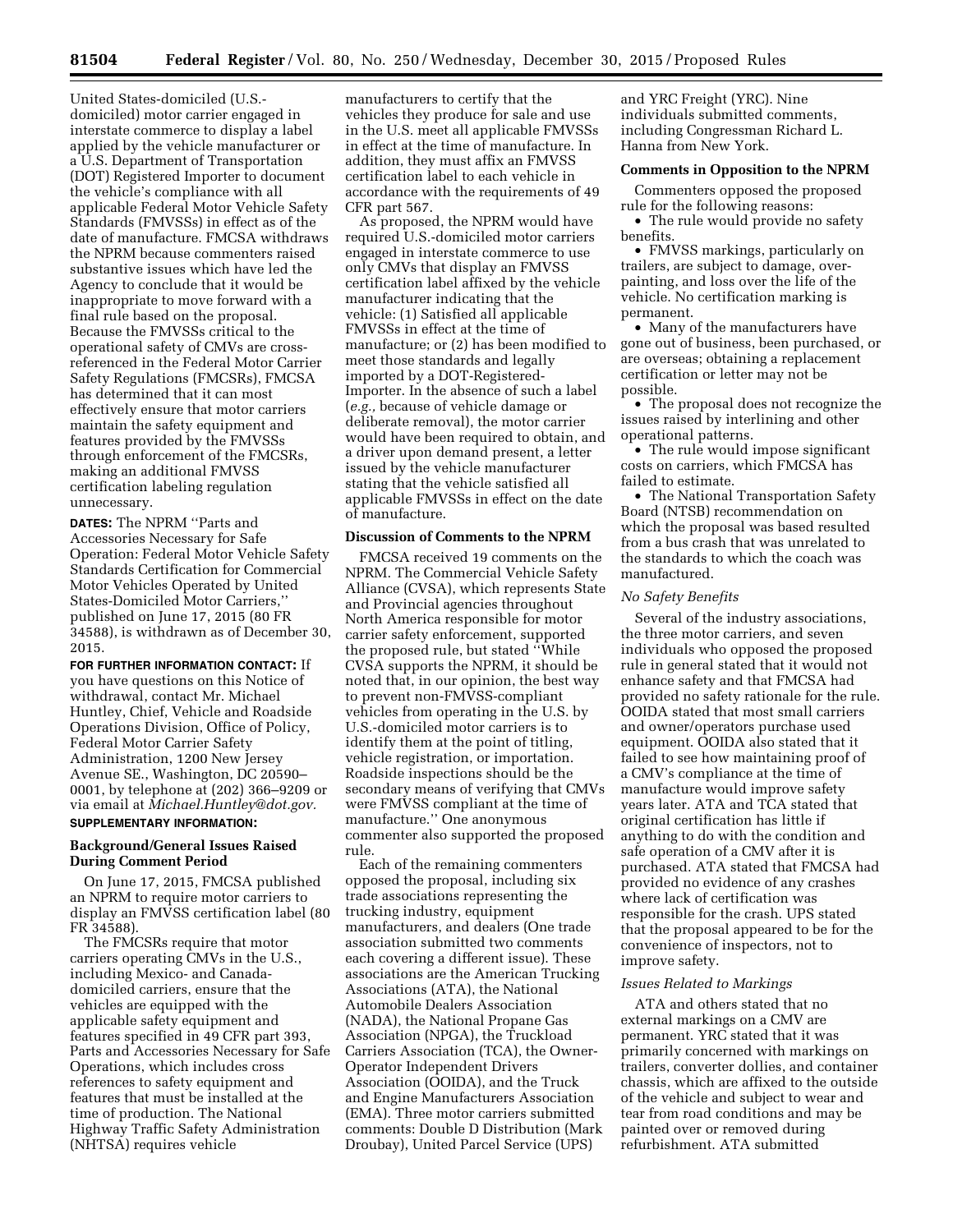information from a survey of motor carriers. Of the responding motor carriers, 42 percent reported having missing or unreadable certification labels. No motor carrier surveyed indicated that the equipment did not have a label because it had not been designed to be compliant with the FMVSSs.

# *Issues Related to Replacement Certifications*

The industry associations stated that FMCSA had not understood the difficulty of obtaining a replacement certification. ATA, Congressman Richard L. Hanna and others stated that many of the vehicle manufacturers have gone out of business or have been sold. Those that are out of business could not produce a replacement; the new owners of the manufacturers that have been sold might not have the records or may be unwilling to be liable for vehicles produced by the original manufacturer. ATA provided a list of 21 manufacturers that are out of business or have been sold. It also noted that current manufacturers may be reluctant out of fear of liability to provide certificates for equipment that may not have been maintained or may have been altered. For intermodal chassis, many of which were manufactured overseas, ATA stated that it will not be possible to identify or find the manufacturer.

EMA raised a related issue: Multiple companies are involved in the manufacture and certification of most Class 3 through 7 vehicles and about half of the Class 8 vehicles. Under the proposal, EMA stated that a carrier would have to contact the final-stage manufacturer for a replacement, but the identity of that manufacturer may not be obvious as it is frequently not the nameplate company. EMA stated that its members charge a fee for replacement certificates.

YRC and UPS stated that the alternative of a letter, kept with the equipment, is problematic. YRC stated that trailers and converter dollies are routinely used by non-owners during interlining, intermodal agreements, and equipment leases. UPS stated that the requirement to keep the letter with the trailer would require a secure compartment, which trailers do not currently have. ATA stated that containers and trailers may be sealed and asked if FMCSA was expecting inspectors to break seals to review a letter that spoke to compliance years in the past. ATA also stated that the proposed rule would result in penalizing drivers and carriers for missing labels on equipment they did not own which was in safe operating

condition. ATA stated that for intermodal chassis, a database exists that would provide a better source of the information for inspectors.

#### *Cost Impacts*

The industry associations and motor carriers stated that FMCSA had failed to consider or estimate the significant costs associated with the proposed rule. They listed the following potential costs:

• The time required to survey equipment to determine whether certificate information still existed on equipment.

• The time required to identify the manufacturer and obtain a replacement certificate or letter.

• The time required for a driver/ carrier picking up equipment owned by another carrier to check for the label, certificate, or letter.

• The operational disruption if CMVs had to be removed from service until replacements could be obtained or replaced altogether if the manufacturer no longer exists.

• The fees charged for replacement certificates.

UPS estimated that of its 77,000 trailers, 10,000 no longer have the decals. It would need to identify the manufacturer, if it still exists, to request a replacement. YRC stated that the initial audit of its equipment would require hundreds of hours of time by drivers, mechanics, and others, followed by the process of obtaining a replacement label if possible. If the manufacturer no longer exists, the rule would require that the equipment be removed from service. One carrier (32 tractors with 70 trailers) estimated that it would cost \$18,000 to add/replace labels currently missing and \$4,000– \$6,000 annually to audit the equipment to ensure that tags are still there. ATA cited a comment from a member that it was charged \$150 for a replacement decal for a trailer. ATA provided data from 20 carriers on the number of pieces of equipment missing decals—8,411 out of 47,000 CMVs.

ATA also cited another member, a propane distributor, which had 29 trailers without certificates, most manufactured by companies that no longer exist. The proposal would require replacement of all of these trailers. NPGA stated that even when replacements could be obtained, taking the equipment out of service until the certificate or letter arrived would disrupt services and impose significant costs to lease replacements. NPGA and others noted that, even if the manufacturer is still in business, the carrier has no way to compel it to process a request quickly. EMA noted

that completing a letter would take an hour or more of a manufacturer's expert's time. NADA's American Truck Dealers Division stated that any requirement that dealers not sell CMVs that lack certificates would be unacceptable and could cost dealers \$3 million annually (assuming 1 hour/ week to examine vehicles and obtain replacements), it also noted that small dealerships spend considerably more per employee on compliance than larger firms do.

OOIDA stated that FMCSA must do a cost-benefit analysis and then publish a supplemental notice.

# *Other Comments*

NPGA stated that it could support the requirement if it applied only to CMVs manufactured after the effective date of the rule. In the alternative, FMCSA should set the compliance period at 24 months to give carriers enough time to implement the provision without disrupting operations. UPS and YRC stated that they would support a prospective requirement provided the label was a permanent plate. UPS stated that it understood that the data connecting serial number and status at manufacture are available in State databases. Although these data may not be accessible at roadside inspection, they are available electronically. OOIDA stated that the burden should be on the seller of used vehicles, not the purchaser.

Many of the industry commenters stated that the NTSB report did not provide a justification for the proposal.

### **FMCSA Decision To Withdraw the NPRM**

After review and analysis of the public comments discussed in the preceding section, FMCSA has decided to withdraw the June 2015 NPRM. We will continue to uphold the operational safety of CMVs on the Nation's highways through continued enforcement of the FMCSRs, many of which cross-reference specific FMVSSs.

Generally, U.S.-domiciled motor carriers operating CMVs (as defined in 49 CFR 390.5) in interstate commerce have access only to vehicles that either were manufactured domestically for use in the United States with the required certification label or were properly imported into the United States in accordance with applicable NHTSA regulations, including certification documentation requirements of 49 CFR part 567. Furthermore, FMCSA's safety regulations incorporate and cross reference the FMVSSs critical to continued safe operation of CMVs.